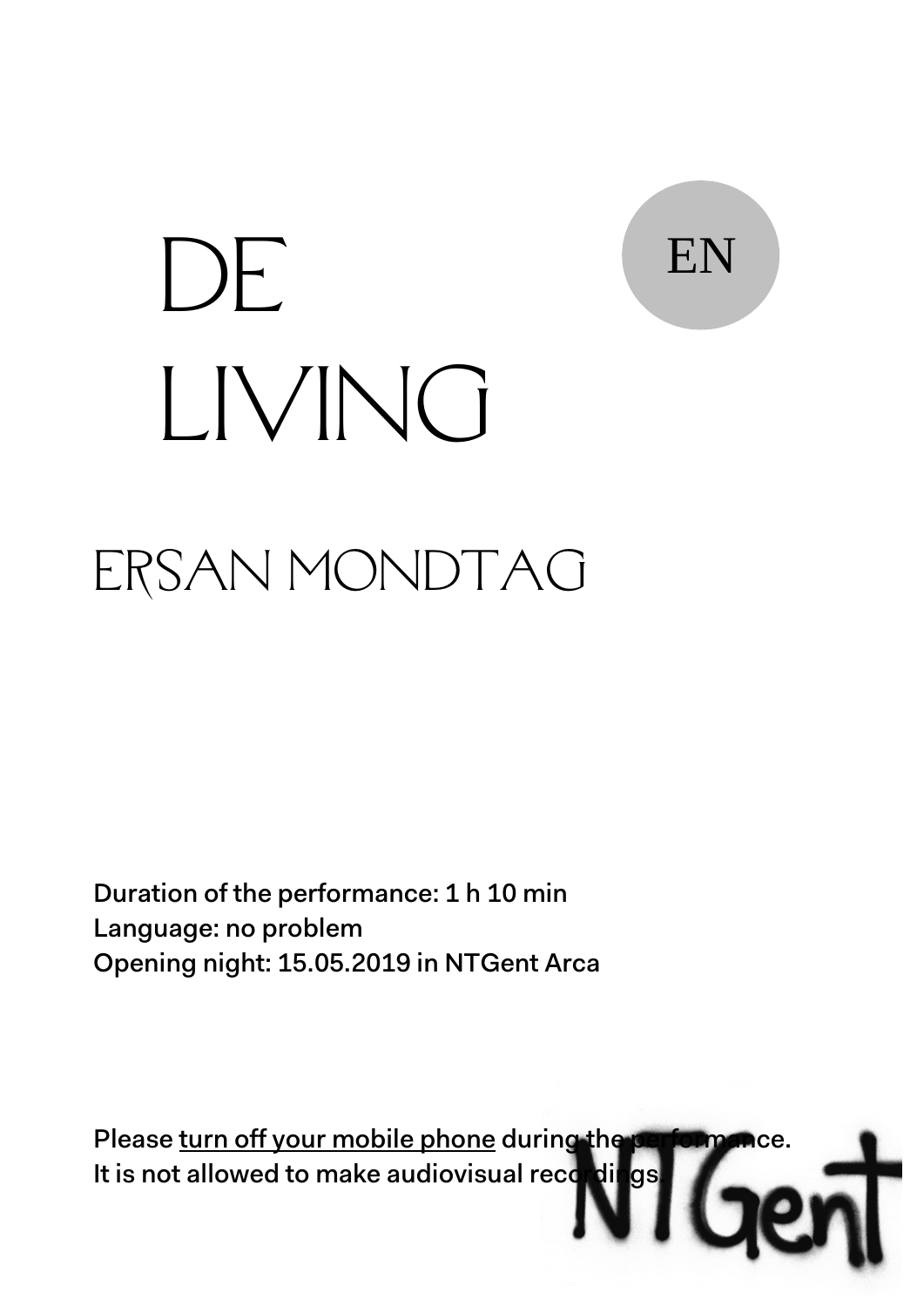'We can say that it is the nature of the shadow or the reflection to link the subject of the human person to its own image or double. The person who has identified with their shadow and accepted their reflection enters into a process of constant transformation. They project themselves along an irreducible, fugitive line. Situated in the twilight of symbolic efficiency, the part that is shadow constitutes the domain at the threshold of the visible world. [...] We penetrate into the ghostly realm through its border, across the edges. The ghostly sphere is a stage where events unfold constantly but never congeal to the point of becoming history. Life unfolds in the manner of a spectacle where the past is in the future and the future is in an undefined present. There is only life that is fractured and mutilated – a reign of heads without bodies, bodies without heads, dead soldiers awakened once more, their decapitated heads replaced with those of others. The vast operation of substitution is not without its dangers, especially when the head of a ghost is mistakenly put in the place of someone else's head.'

#### From Critique of Black Reason by Achille Mbembe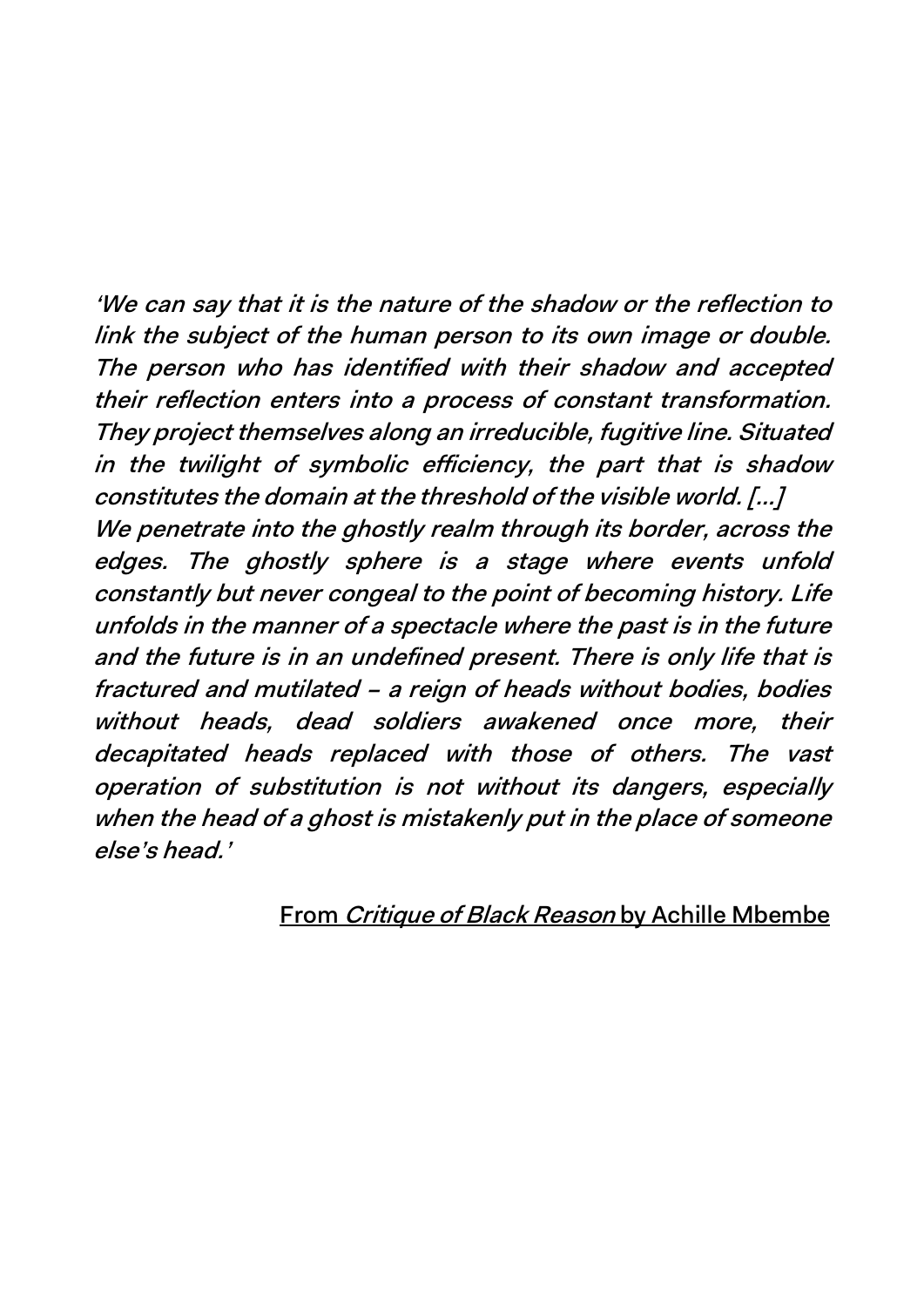#### **CREDITS**

Direction Ersan Mondtag Composer Gerrit Netzlaff Dramaturgy Eva-Maria Bertschy Acting coach Oscar Van Rompay Movements coach Stella Höttler Set & costume design Ersan Mondtag Directing assistant Liesbeth Standaert Production manager Sebastiaan Peeters Sound technician Raf Willems Light technician Dennis Diels Set planning Tony Morawe Set Luc Goedertier

Actors Doris Bokongo Nkumu Nathalie Bokongo Nkumu Scientific consulting Prof. Benigna Gerisch Eva Devriendt Kachiri Faes Dressers An De Mol Isabelle Stepman Mieke Van der Cruyssen

Production: NTGent Co-production: Kunstenfestivaldesarts (Brussels), La Villette (Paris), HAU Hebbel am Ufer (Berlin), Theaterfestival Boulevard ('s Hertogenbosch).

This performance was realised with support of the Belgian Tax Shelter.



If you have questions about suicide, call 1318 free and anonymous.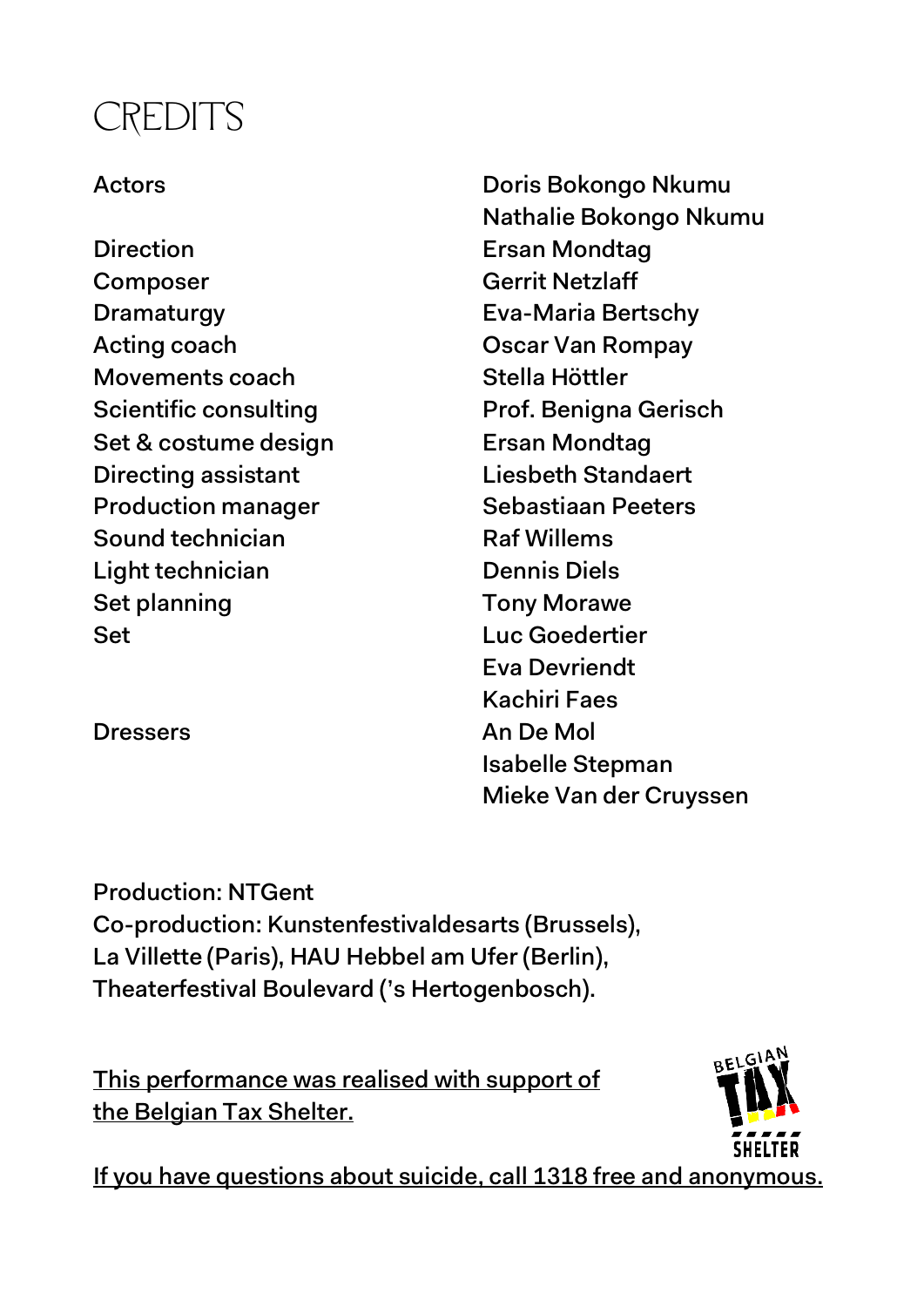## ERSAN MONDTAG

Ersan Mondtag was born in Berlin in 1987 and works in the grey zone between theatre and music, performance and installation. In 2015 he created Tyrannis at the Staatstheater Kassel. The play was selected for the Berliner Theatertreffen 2016. Specialist magazine Theater Heute named him in 2016 Young Director of the Year and Stage Designer and Costume Designer of the Year. With his production *Die Vernichtung* (text: Olga Bach), which was produced at Theater Bern, Mondtag was invited to perform there for the second time in a row. Das Internat (Schauspiel Dortmund) was also selected for the prestigious theatre festival in Berlin.

#### DORIS & NATHALIE BOKONGO NKUMU

Doris Bokongo Nkumu & Nathalie Bokongo Nkumu, also known as Les Mybalés, started their dance career in 2010 at the Gare du Luxembourg in Brussels. The twin sisters trained with well-known dancers from the hip-hop scene in Brussels. Looking for experience, they participated in battles. In 2012, Zach Swagga introduced them to the creative sector. From then on, Nathalie and Doris created performances.  $\dot{A}$  travers l'autre was their first dance creation. It was performed in KVS amonst others, where they also were artists in residence. They played a role in *Malcolm X*, a cheered production fromJunior Mthombeni, Cesar Janssens and Fikry El Azzouzi.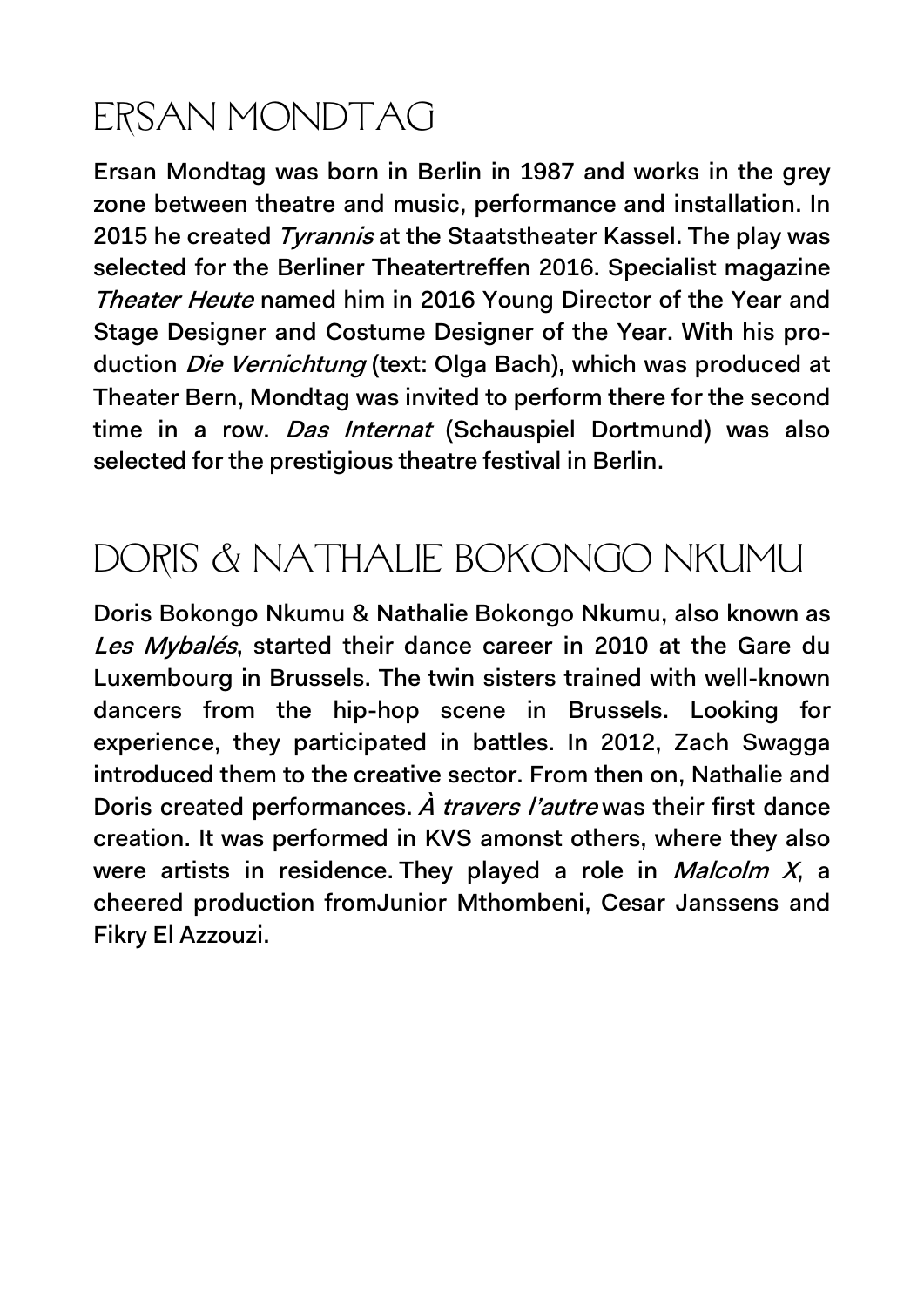### DE LIVING

The last hour in the life of a human being. The show starts with a woman coming home and ends with her committing suicide. Or is it the other way around? Can this final hour also be told backwards – bringing her back to life again?

Antigone, Ophelia, Hedda Gabler – in theatre history female characters who commit suicide are always rebellious and afflicted at the same time. But the beauty of this attitude can only find expression in their dead bodies. The audience knows from the beginning that the protagonist will die in the last act, but still we go to see the show. Accustomed to the feeling of inescapability we watch entranced as death closes in. By witnessing these scenes over and over again, we experience

all facets of political and existential dedication and powerlessness. But is there a way out? Can we escape the fatal sequence of events?

De Living depicts the last scene before a woman takes her own life. We see her final gestures, the attempt to maintain normality, a moment of decisiveness, then hesitation, a will to live that must be silenced, and the sudden panic in the face of an uncontrolled death. As opposed to the classical tragedies, the audience witnessing the final scene does not know what drives the woman into suicide. They can only speculate about her past. An unhappy love affair one might expect. Can she perhaps not withstand the enduring pressure of society? Or does the last scene in a woman's life tell less about individual fate than about the tragic experience of humanity in a dystopian yet near future?

Her death would then be a manifestation of a general fatigue, a mass disease, as diagnosed at the beginning of the new millennium by the French sociologist Alain Ehrenberg. But perhaps the causes of her depression lie much further back – in a history that is as painful as it is ignored, as described by the Cameroonian political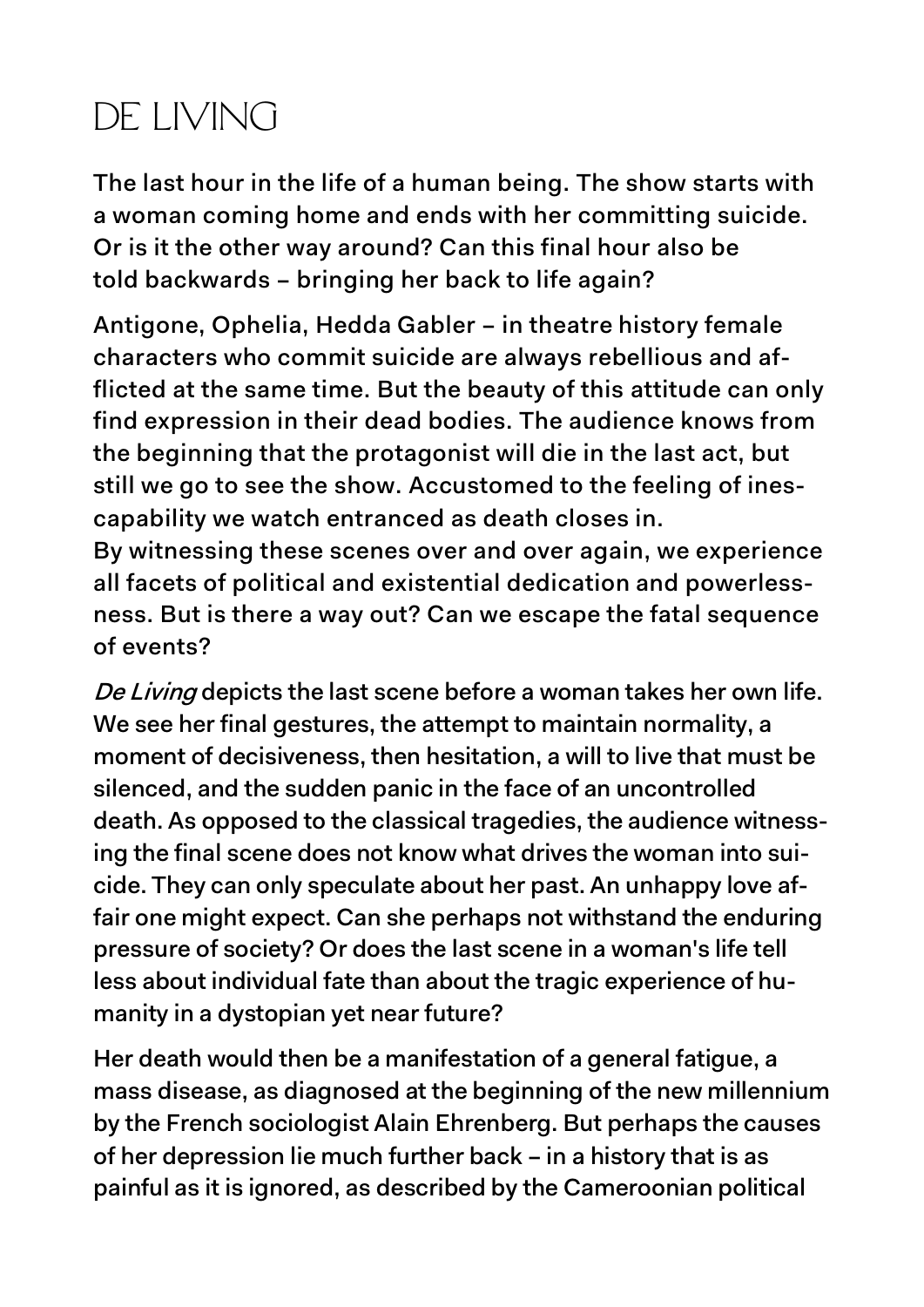scientist Achille Mbembe: At the beginning of the transnational slave trade, when people began treating other people as a commodity and proceeded to build walls to keep a part of humankind from having a share in the wealth of the world. In the near future, the majority of humans will no longer even be needed as slaves. In the final scene before death, we still struggle with an impulsive fear of an external threat yet at the same time we know that with everything we do, we are preparing for a collective suicide by bringing about the climate collapse.

But what we learn in the theatre about today's world, while watching this final scene over and over again, is much more ambiguous. Perhaps the various nightmarish diagnoses of our time are only based on the delusions of a few prophets who spread a mediaeffective apocalyptic atmosphere. And even if we could turn back time, we probably wouldn't know what we could have done differently. Or was there that one moment in time when we could have averted the suicide? How can we regain the strength to overcome this feeling of powerlessness and paralysis that is increasingly dominating our society?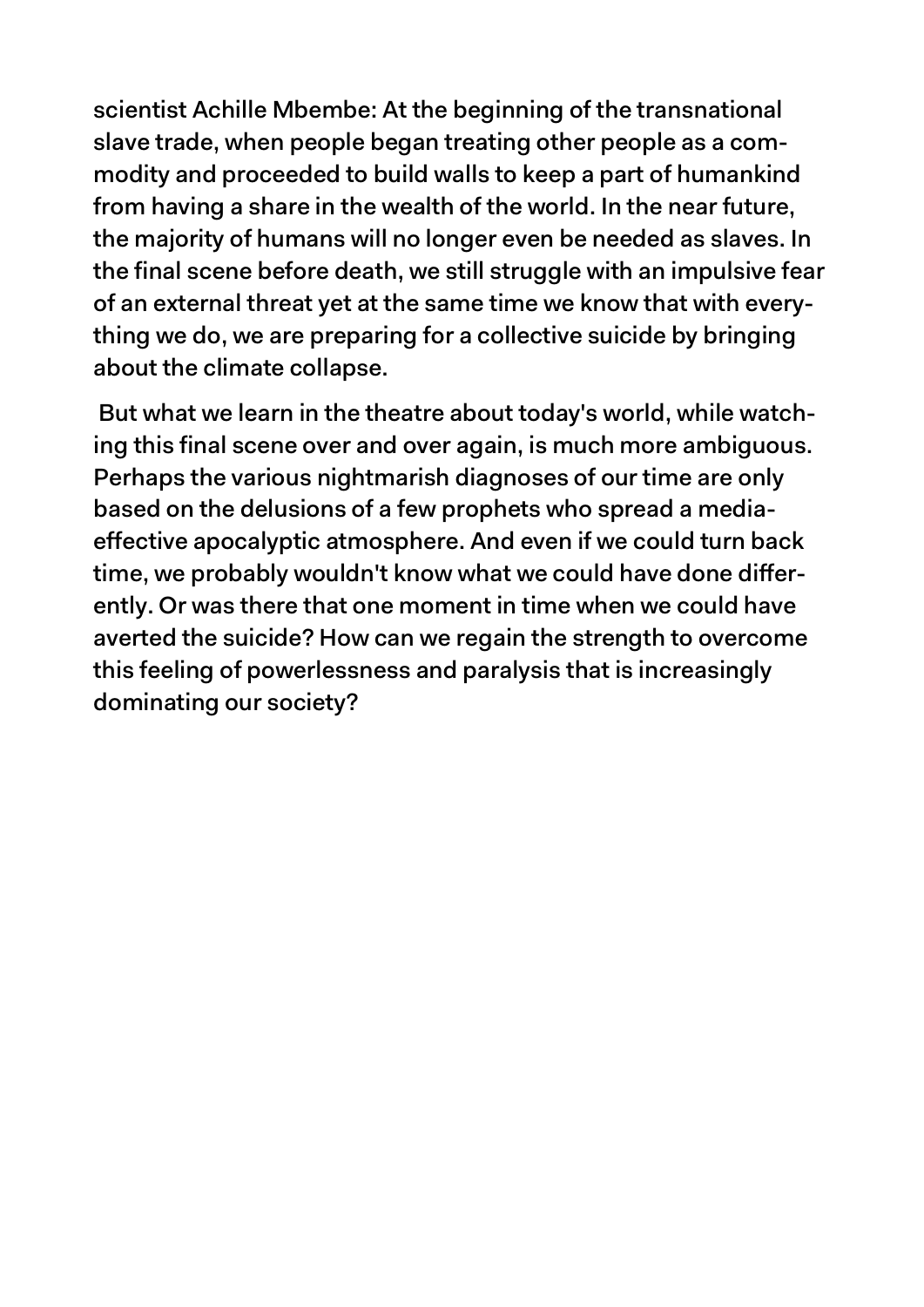#### IS THERE A WORLD OUTSIDE? Interview with Ersan Mondtag by Eva-Maria Bertschy

You're probably not meant to ask a director what his play is about. Nonetheless, I'm interested in your answer.

I would start my answer by describing the action: onstage, we see a living room, in duplicate: the two are identical. The play begins with a woman sitting at a table, who will immediately take her own life. Then she lies dead on the floor. That happens on the right-hand side of the stage. After a while, the same woman enters the stage again, on the other side. The scene seems to start again from the beginning. And then, at some point, the woman on the right, who is lying on the floor, starts to act everything out in reverse until the point where the two situations coincide. And then something happens that I wouldn't like to give away yet. That is the basic situation. That is the action of the play. As to what to make of it, for that you need a particular way of looking at the stage, at the stage design. For there are certain indications built into it. It is only through the combination of the action with the space, with the sets, that the content emerges.

However, this scene cannot be situated in a clearly defined reality or a historical moment. The indications are too contradictory and too ambiguous for that. It has, in a sense, fallen out of time.

There are lots of elements that don't define an outside world but that give an idea of what the situation in the outside world might be. For example, the room doesn't have a window, but we can see blossoming branches and birds painted on the wallpaper. Gradually, the spectator notices more and more details. We see a bird in a cage. When the woman on the stage opens the kitchen closet, we see the way the cans are arranged. Why are there cans? Some clothes are hanging in the wardrobe. Is there a world outside?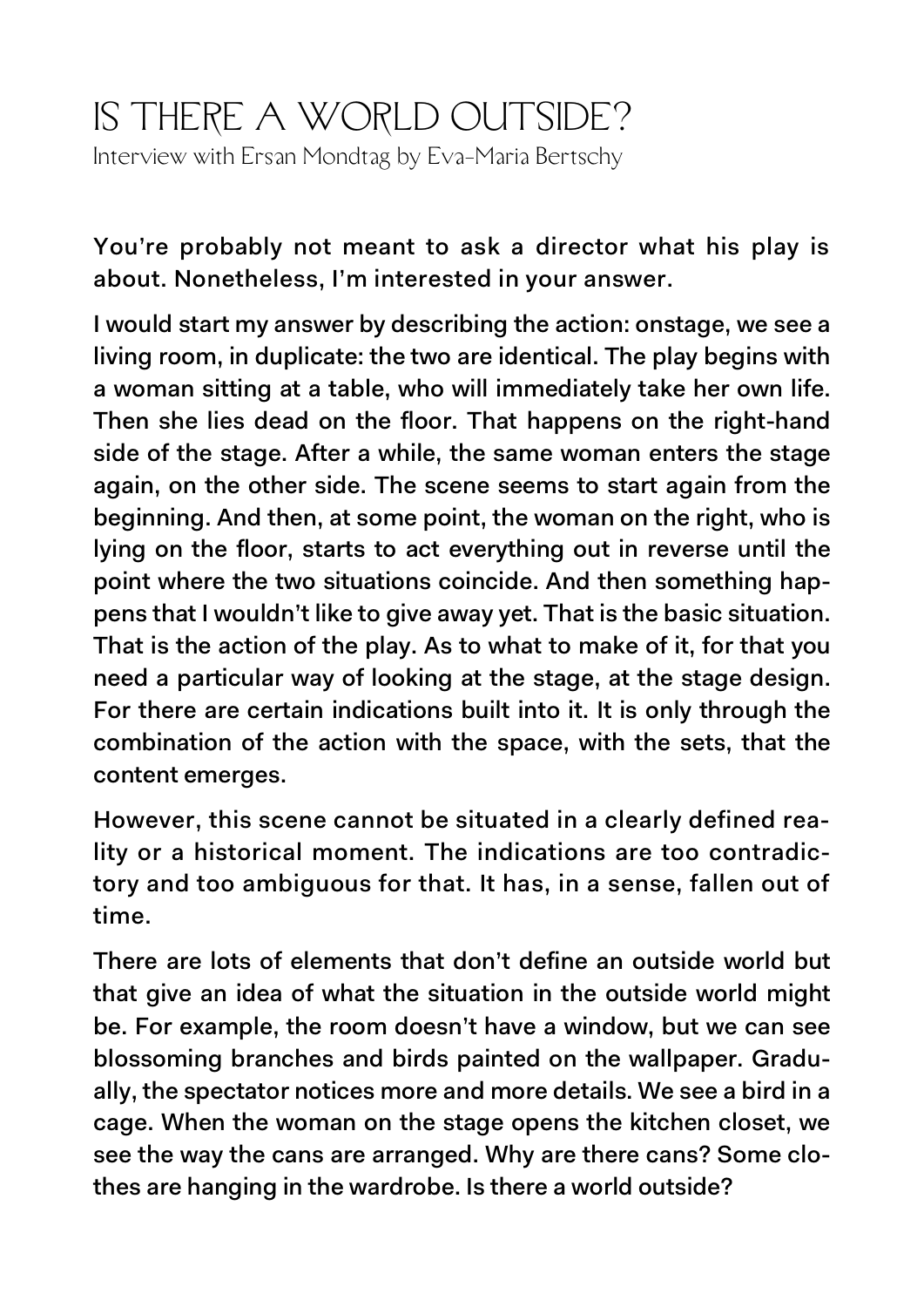The world outside is uncertain. True, there is a door, but it's not clear where it leads. The spectator can only speculate about that. We know just as little about the life of the woman who commits suicide, so we're free to wonder about it. In any case, the play begins on the left with a woman coming home from work.

The living room is a place that is supposedly still private. In his book The Fall of Public Man, Richard Sennett describes how, in the modern world, the separation between private life and public space has been gradually eliminated, resulting in the disappearance of both private space and public space. Parks became smaller, people no longer met in the streets to exchange information, the streets became places of transition, places you pass through. Around the same time, the theatre auditorium went dark. Spectators were no longer allowed to talk to each other and the stage became a space that the spectator just looked at. On it, a story was told, sealed off, and actors gave expression together to previously private feelings such as jealousy, hate, and lust. Psychology took centre stage, while morality and transcendence lost significance. That's why I find the living room interesting: we get an insight into a supposedly private space. The stage design, however, contains a lot of indications that this space is also a public one.

De Living is a kind of chamber play in which a character communicates only with herself, with her mirror image. Her self observation takes place in a private space, but is completely socially defined. There's something disturbing about this. As we have long been forced to realise that individuality is an illusion and that we have all been in some way brought into line. We all would like to escape for a moment from the social determination of our existence. Especially in times when nobody any longer believes in a better future.

I find the inevitability of the terrible deed interesting in this play. The spectator knows right from the beginning that the woman will take her own life at the end. So we are also talking about the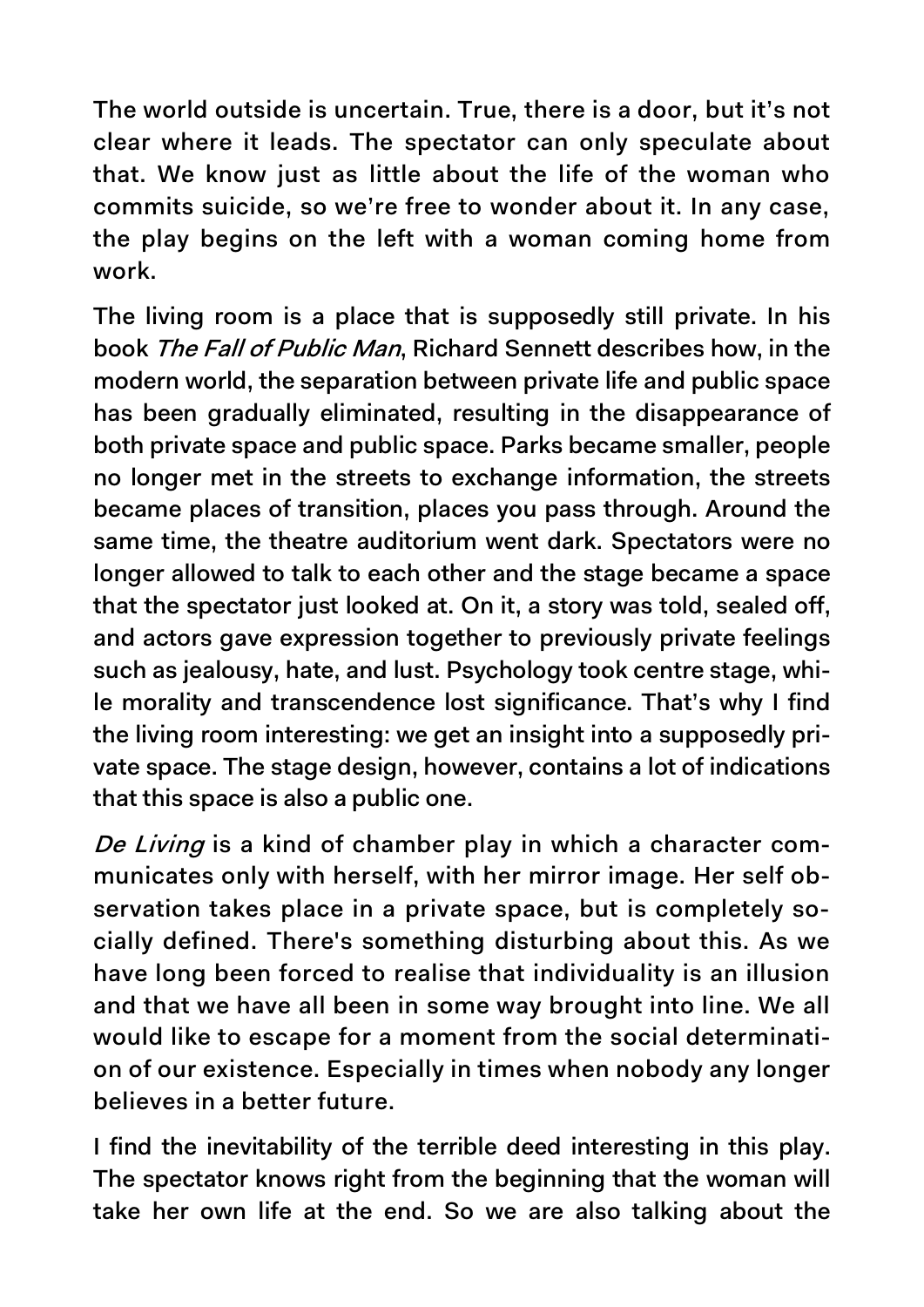unchangeability of the story, of the course of events, and about acceptance and powerlessness in the face of that. Are things really inevitable? Is there a definite narrative that we must retell again and again? Are certain people really perpetual victims? Or is it possible to break through that? Is it possible to take something that has been handed down as a basis for present-day consideration and just disrupt it, in order to arrive at a completely new outlook on the present?

This is not the first time that the characters on the stage in one of your plays don't speak and are, in a sense, speechless.

That doesn't actually mean that there is no speech in the play in question. Speech also develops in what the beholder thinks about what he or she can see. We think through speech. And it has been my experience that the audience's verbal communication with the work is somehow more focused and freer when nothing is spoken on the stage. Because the spoken word defines: it really ties things down a lot and it is also very specifically restrictive, because it aims to recount or even explain something specific in a very specific way. A lot more is demanded of a spectator who is looking at a scene and has to give his or her own thoughts more scope.

Is it disconcerting when people have to create something out of nothing when rehearsals begin?

On the contrary, it is very satisfying to translate a very simple idea to the stage and then to just concentrate on that process. There are, of course, some films and videos that provided inspiration for the development of the basic situation. Playing something backwards first became possible thanks to filming. To reproduce that in the theatre is actually impossible. People are not really made to do things backwards. It's not something they are capable of, either in thought or in physical or technical terms. The body simply cannot disable laws of gravity; and gravity, for its part, determines movement in a particular direction and a particular bodily rhythm. If someone falls to the ground the movement towards the ground be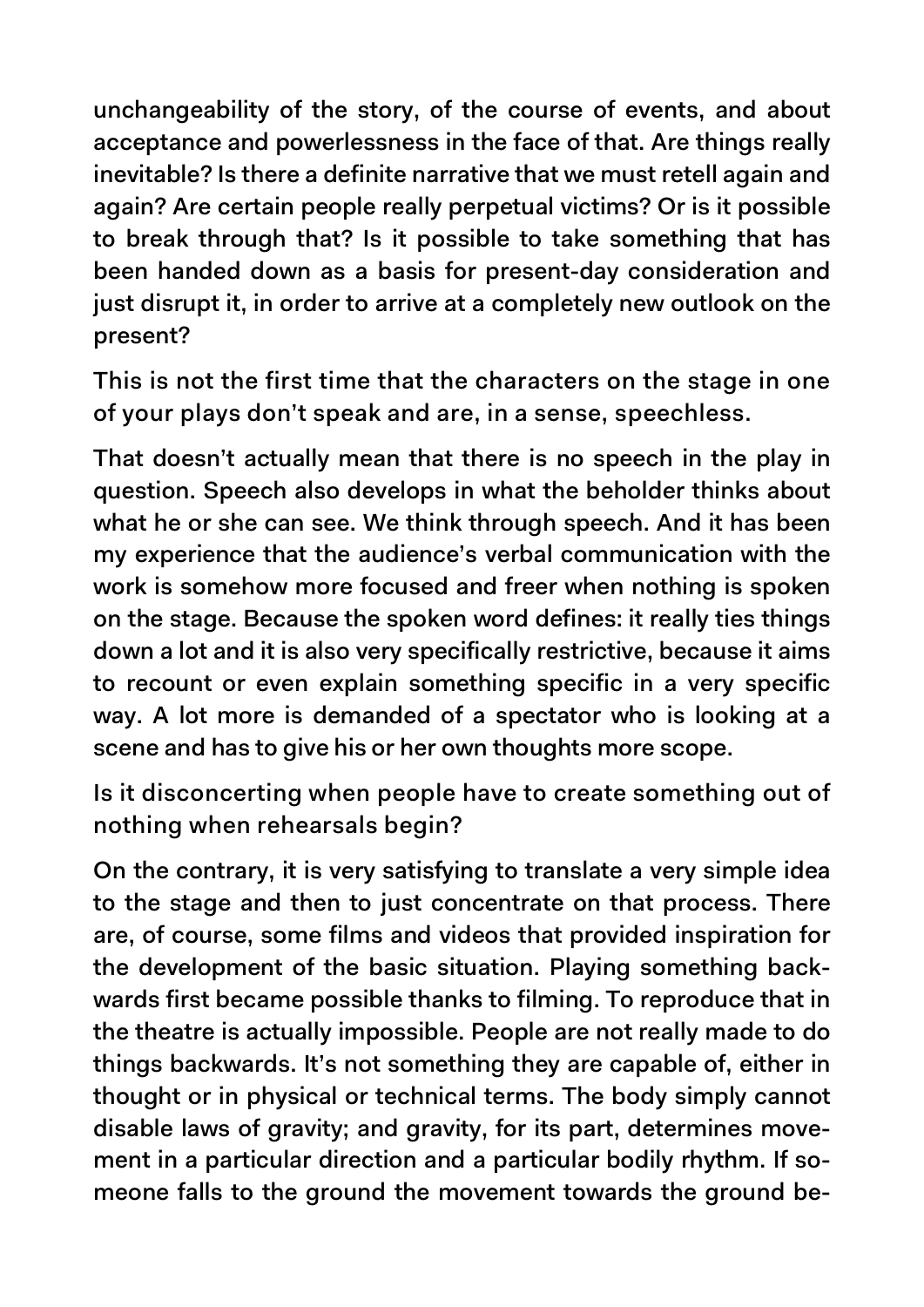comes faster. Now, if I wanted to act that out backwards, I would have to lie on the ground and then get up, at first very rapidly and then more slowly. That is simply physically impossible.

The action in this play is very limited. A very small number of very simple, everyday things happen on the stage. Is there something liberating about reduction in art?

I usually need a lot of time to get my 'thinking machinery' going in such a way that I no longer categorise information, but start to think with it. There are always two moments: first, I see and hear something. That is the moment when I absorb something, when I acquire information. When tasks are scaled down or slow, that usually means that I start to produce thoughts – that my thoughts about them start to emerge from inside me – much sooner. When something happens quickly, I'm usually preoccupied with trying to hold on to any information at all. But when that's going on, I'm not thinking. And then a whole lot of information escapes me and in the end I'm pretty dissatisfied with the way things have gone. That's why I find slowness more interesting.

> Interview: Eva-Maria Bertschy Translation: Martin McGarry